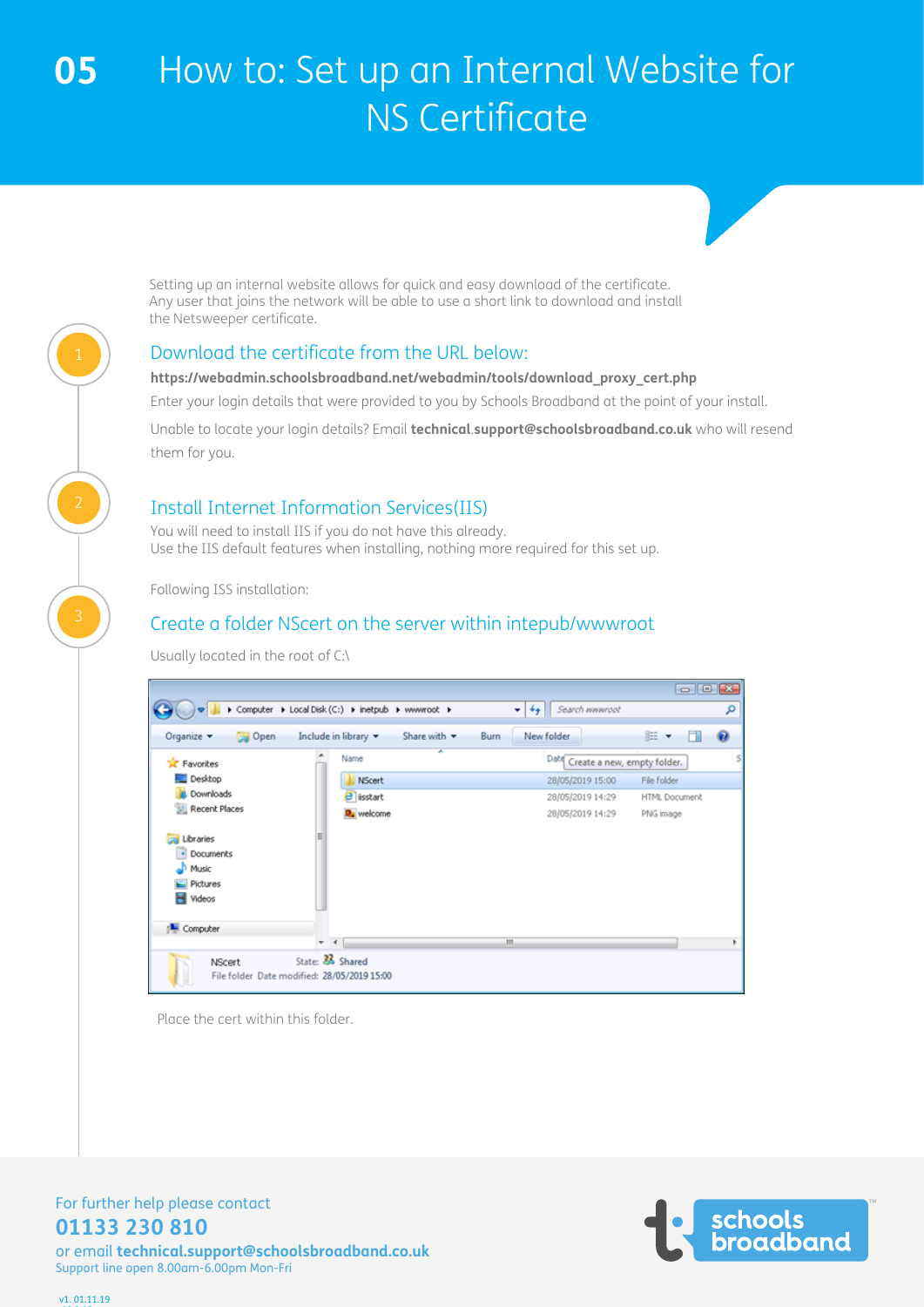| 4              | Share this folder with Everyone using the following permissions:                                                                                          |
|----------------|-----------------------------------------------------------------------------------------------------------------------------------------------------------|
|                | ×<br><b>Permissions for NScert</b><br>Share Permissions<br>Group or user names:                                                                           |
|                | <u>线</u> Everyone<br>Add<br>Remove                                                                                                                        |
|                | Permissions for Everyone<br>Allow<br>Deny<br>☑<br>□<br><b>Full Control</b><br>$\Box$<br>☑<br>Change<br>☑<br>□<br>Read                                     |
|                | OK<br>Cancel<br><b>Apply</b>                                                                                                                              |
| $\overline{5}$ | Now set the Security permissions for Everyone                                                                                                             |
|                | ×<br><b>Permissions for NScert</b>                                                                                                                        |
|                | Security<br>Object name: C:\Users\adam.docherty\Desktop\NScert                                                                                            |
|                | Group or user names:<br><u>健</u> SYSTEM<br>Adam.Docherty (TALK-STRAIGHT\Adam.Docherty)<br>息 Administrators (TALK-LAPTOP1013\Administrators)<br>显 Everyone |
|                | Add<br>Remove<br>Permissions for Everyone<br>Allow<br>Deny<br>⊡<br>□<br>$\hat{\phantom{a}}$<br>Full control                                               |
|                | ☑<br>□<br>Modify<br><b>NDI</b><br>$\Box$<br>Read & execute<br>$\Box$<br>List folder contents<br>☑<br>□<br>Read<br>$\checkmark$                            |
|                | OK<br>Cancel<br><b>Apply</b>                                                                                                                              |

For further help please contact **01133 230 810**

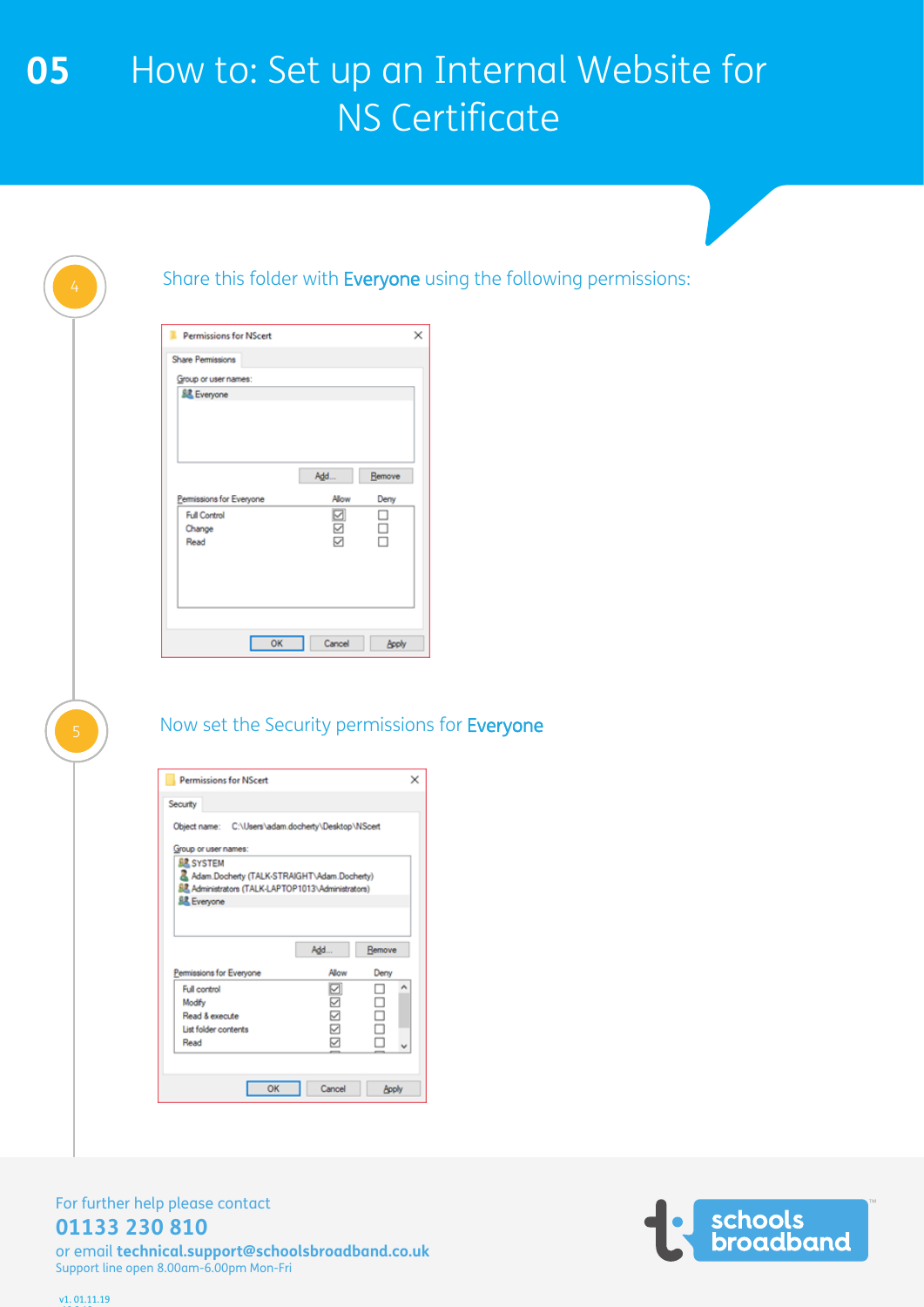| 6 | Open the IIS management console                                                                                                                                                                                                                                                                                                                            |
|---|------------------------------------------------------------------------------------------------------------------------------------------------------------------------------------------------------------------------------------------------------------------------------------------------------------------------------------------------------------|
|   | Right click Sites on the navigation menu<br>Click Add Website<br>Enter NScert as the site name, specify the physical path as the folder you created in step 1<br>Set the App Pool as DefaultAppPool<br>Choose the correct server IP from the IP address dropdown<br>Enter NScert as the Host name<br>Untick the Start Website immediately box and click ok |
|   | <b>Add Web Site</b><br>7x                                                                                                                                                                                                                                                                                                                                  |
|   | Application pool:<br>Site name:<br>DefaultAppPool<br>NScert<br>Select                                                                                                                                                                                                                                                                                      |
|   | Content Directory<br>Physical path:<br>C:\inetpub\www.root\NScert<br>$\cdots$<br>Pass-through authentication<br>Test Settings<br>Connect as<br>Binding<br>IP address:<br>Type:<br>Port:<br>10.5.16.250<br>80<br>http<br>▾<br>۰<br>Host name:<br>NScert<br>Example: www.contoso.com or marketing.contoso.com<br>Start Web site immediately<br>OK<br>Cancel  |
|   |                                                                                                                                                                                                                                                                                                                                                            |
|   | Add new virtual directory to the new website, should point to the Nscert folder                                                                                                                                                                                                                                                                            |

dd Virtual Directory  $72$ Site name: NScert Path:  $\boldsymbol{f}$ Alias: NScert Example: images Physical path: C:\inetpub\wwwroot\NScert  $\Box$ Pass-through authentication  $[$  Connect as...  $]$   $[$  Test Settings...  $\overline{\alpha}$ Cancel

### For further help please contact **01133 230 810**